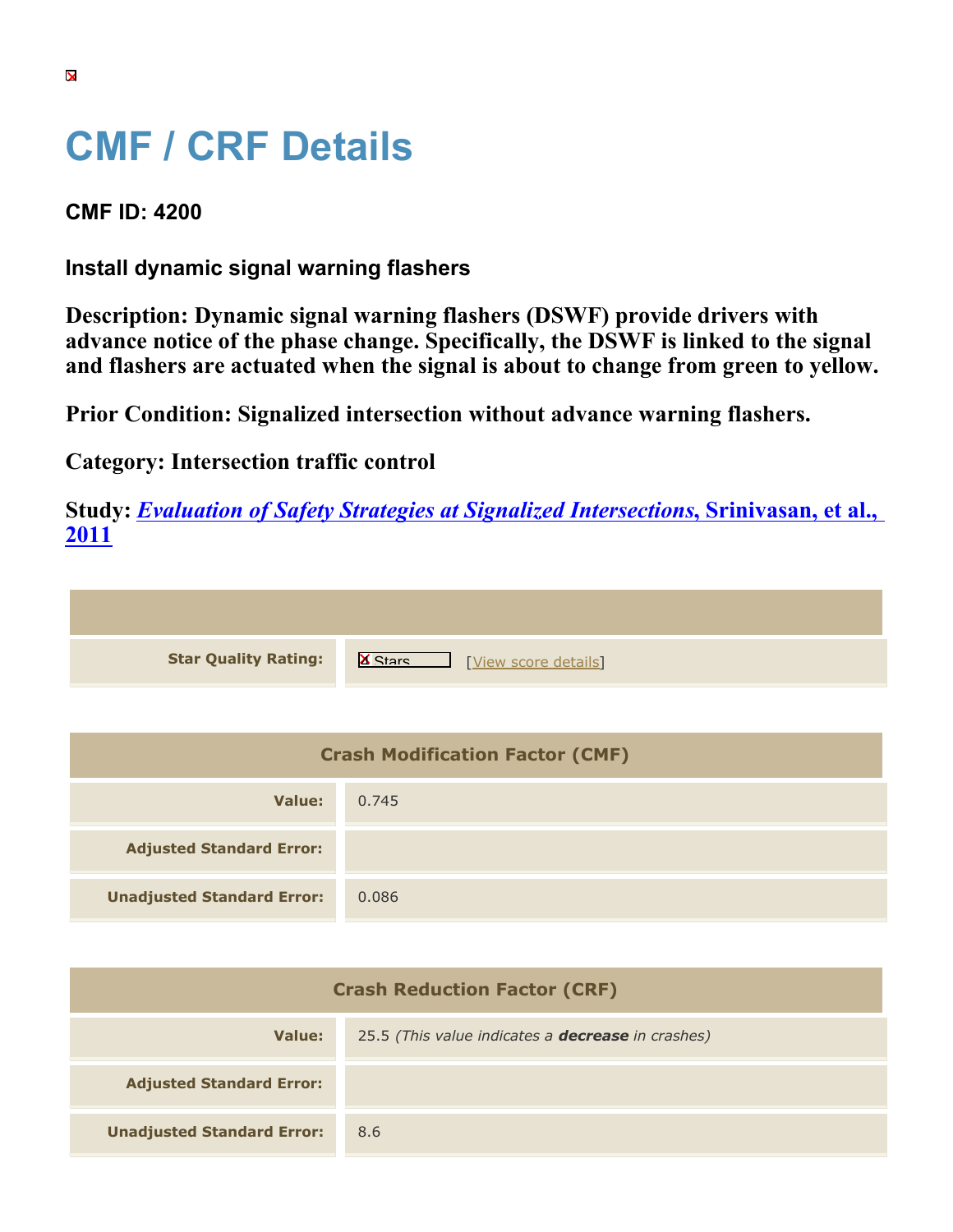| <b>Applicability</b>                    |                                           |
|-----------------------------------------|-------------------------------------------|
| <b>Crash Type:</b>                      | Angle                                     |
| <b>Crash Severity:</b>                  | All                                       |
| <b>Roadway Types:</b>                   | Not Specified                             |
| <b>Number of Lanes:</b>                 |                                           |
| <b>Road Division Type:</b>              |                                           |
| <b>Speed Limit:</b>                     |                                           |
| <b>Area Type:</b>                       | All                                       |
| <b>Traffic Volume:</b>                  |                                           |
| <b>Time of Day:</b>                     | All                                       |
| If countermeasure is intersection-based |                                           |
| <b>Intersection Type:</b>               | Roadway/roadway (not interchange related) |

| <b>Intersection Type:</b>         | Roadway/roadway (not interchange related)         |
|-----------------------------------|---------------------------------------------------|
| <b>Intersection Geometry:</b>     | $3$ -leg, $4$ -leg                                |
| <b>Traffic Control:</b>           | Signalized                                        |
| <b>Major Road Traffic Volume:</b> | 7500 to 99000 Annual Average Daily Traffic (AADT) |
| <b>Minor Road Traffic Volume:</b> | 40 to 20100 Annual Average Daily Traffic (AADT)   |

| <b>Development Details</b>      |              |
|---------------------------------|--------------|
| <b>Date Range of Data Used:</b> | 1994 to 2008 |
| <b>Municipality:</b>            |              |
| State:                          | NV, VA       |
| <b>Country:</b>                 | <b>USA</b>   |